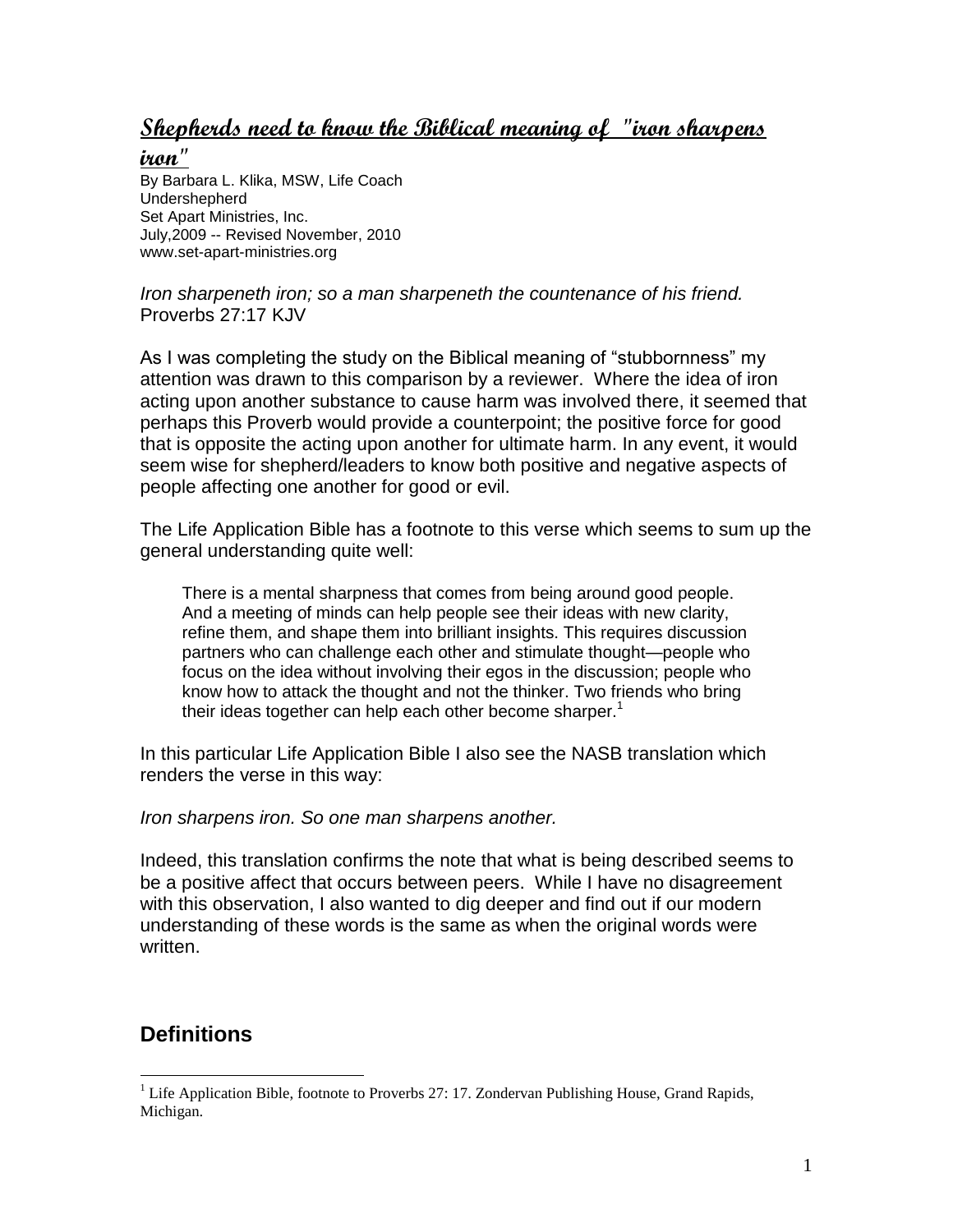Greater understanding of Scriptural concepts seems to involve being clear about what we understand words mean in our modern sense. This allows us to examine what we may have assumed was intended in the Scriptures, and then track it back to the contextual meaning of the Hebrew culture. Many times, we will find that our understanding needs to be adjusted away from the modern usage and back to the Hebraic concepts understood by the writers of Scripture in order to correctly understand what is being taught.

The operative words here seem to be: iron, sharpen, man, countenance and friend.

Let's check modern definitions for each of these terms. Merriam-Webster online dictionary is generally helpful here.

# **iron**

Function:

*noun*

Etymology:

Middle English, from Old English *īsern, īren;* akin to Old High German *īsarn* iron Date:

before 12th century

1**:** a silver-white malleable ductile magnetic heavy metallic element that readily rusts in moist air, occurs native in meteorites and combined in most igneous rocks, is the most used of metals, and is vital to biological processes — see **[ELEMENT](http://www.merriam-webster.com/dictionary/element)** table2**:** something made of iron: as **a***plural* **:** shackles for the hands or legs **b:** a heated metal implement used for branding or cauterizing **c:** a household device usually with a flat metal base that is heated to smooth, finish, or press (as cloth) **d: [STIRRUP](http://www.merriam-webster.com/dictionary/stirrup)** —usually used in plural **e:** any of a series of numbered golf clubs having relatively thin metal heads — compare woop 3: great strength, hardness, or determination

### — **iron in the fire**

1**:** a matter requiring close attention2**:** a prospective course of action

# **sharp·en**

Function:

*verb*

Inflected Form(s):

**sharp·ened**; **sharp·en·ing**

Date:

15th century

*transitive verb***:** to make **[sharp](http://www.merriam-webster.com/dictionary/sharp)** or **[sharper](http://www.merriam-webster.com/dictionary/sharper)** ; *especially* **: [HONE](http://www.merriam-webster.com/dictionary/hone)***intransitive verb***:** to become **[sharp](http://www.merriam-webster.com/dictionary/sharp)** or **[sharper](http://www.merriam-webster.com/dictionary/sharper)**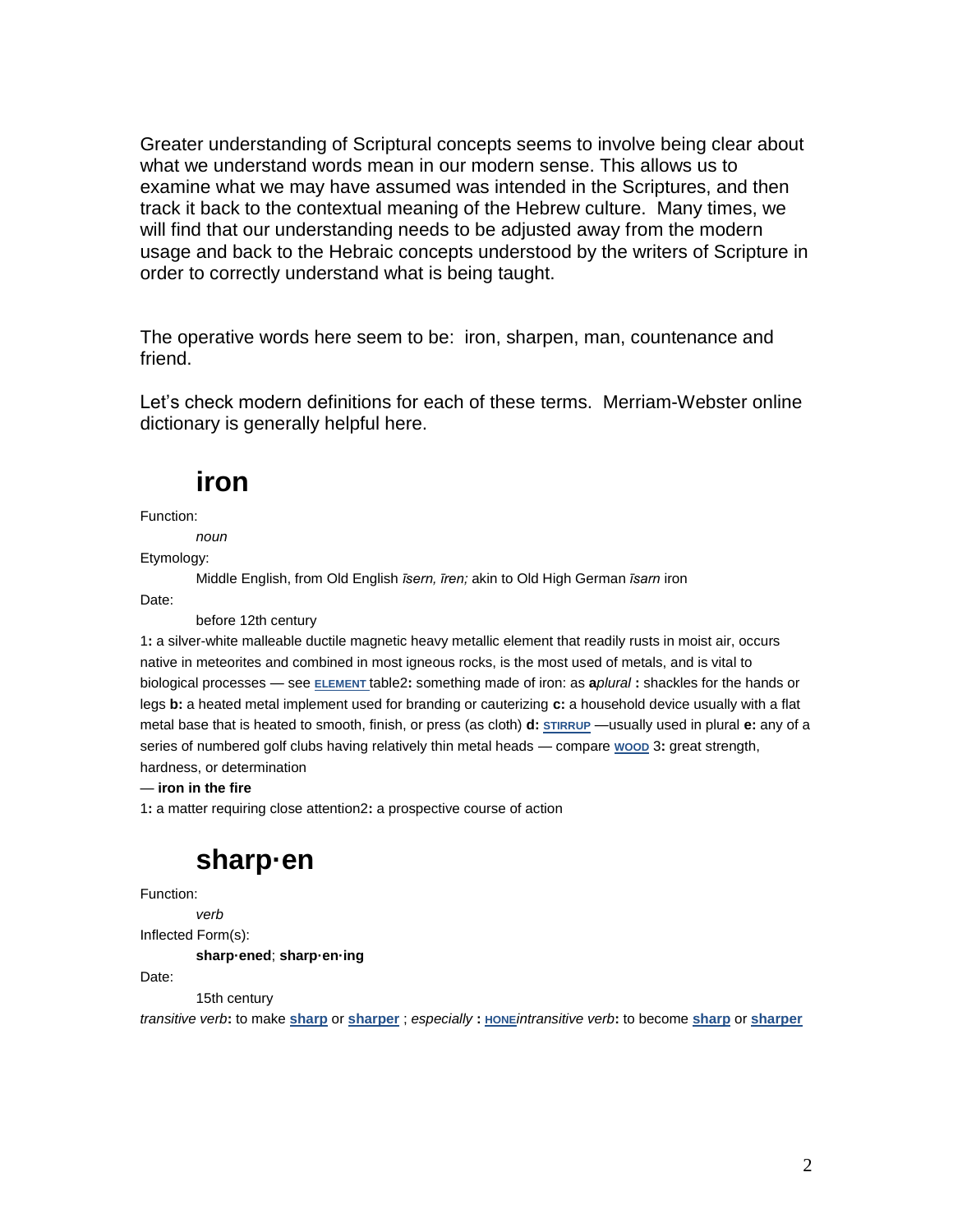## **man** (This one is *especially* thorough!)

### Function:

*noun*

### Inflected Form(s):

*plural* **men** \ˈmen, *in compounds* ˌmen *or* mən\

#### Etymology:

Middle English, from Old English *man, mon* human being, male human; akin to Old High German *man* human being, Sanskrit *manu*

Date:

#### before 12th century

**1 a** (1)**:** an individual human ; *especially* **:** an adult male human (2)**:** a man belonging to a particular category (as by birth, residence, membership, or occupation) —usually used in combination <council*man*> (3)**: [HUSBAND](http://www.merriam-webster.com/dictionary/husband)** (4)**: [LOVER](http://www.merriam-webster.com/dictionary/lover) b:** the human race **: [HUMANKIND](http://www.merriam-webster.com/dictionary/humankind) c:** a bipedal primate mammal (*Homo sapiens*) that is anatomically related to the great apes but distinguished especially by notable development of the brain with a resultant capacity for articulate speech and abstract reasoning, is usually considered to form a variable number of freely interbreeding races, and is the sole living representative of the hominid family ; *broadly* **:** any living or extinct hominid **d** (1)**:** one possessing in high degree the qualities considered distinctive of manhood (2)*obsolete* **:** the quality or state of being manly **: [MANLINESS](http://www.merriam-webster.com/dictionary/manliness) e: [FELLOW](http://www.merriam-webster.com/dictionary/fellow)**, **[CHAP](http://www.merriam-webster.com/dictionary/chap)** —used as mode of familiar address **f**—used interjectionally to express intensity of feeling <*man*, what a game>2 a**: [INDIVIDUAL](http://www.merriam-webster.com/dictionary/individual)**, **[PERSON](http://www.merriam-webster.com/dictionary/person)** <a *man* could get killed there> **b:** the individual who can fulfill or who has been chosen to fulfill one's requirements <she's your *man*>3 a: a feudal tenant : vassal b: an adult male servant *cplural* : the working force as distinguished from the employer and usually the management4 a**:** one of the distinctive objects moved by each player in various board games **b:** one of the players on a team5**:** an alumnus of or student at a college or university <a Bowdoin *man*>6*Christian Science* **:** the compound idea of infinite Spirit **:** the spiritual image and likeness of God **:** the full representation of Mind7*often capitalized* **: [POLICE](http://www.merriam-webster.com/dictionary/police)** <when I heard the siren, I knew it was the *Man* — *American Speech*>8*often capitalized* **:** the white establishment **:** white society <surprise that any black…should take on so about The *Man* — Peter Goldman>9**:** one extremely fond of or devoted to something specified <strictly a vanilla ice cream *man*>

— **man·less** \ˈman-ləs\ *adjective*

— **man·like** \-ˌlīk\ *adjective*

— **as one man :** with the agreement and consent of all **: [UNANIMOUSLY](http://www.merriam-webster.com/dictionary/unanimously)**

— **one's own man :** free from interference or control **: [INDEPENDENT](http://www.merriam-webster.com/dictionary/independent)**

— **to a man :** without exception

## **coun·te·nance**

### Function:

*noun*

Etymology:

Middle English *contenance,* from Anglo-French *cuntenance, contenance,* from Medieval Latin *continentia,* from Latin, restraint, from *continent-, continens,* present participle of *continēre* to hold together — more at **[CONTAIN](http://www.merriam-webster.com/dictionary/contain)**

Date:

13th century 1*obsolete* **: [BEARING](http://www.merriam-webster.com/dictionary/bearing)**, **[DEMEANOR](http://www.merriam-webster.com/dictionary/demeanor)**2 a**:** calm expression **b:** mental composure **c: [LOOK](http://www.merriam-webster.com/dictionary/look)**, **[EXPRESSION](http://www.merriam-webster.com/dictionary/expression)**3*archaic* **a: [ASPECT](http://www.merriam-webster.com/dictionary/aspect)**, **[SEMBLANCE](http://www.merriam-webster.com/dictionary/semblance) b: [PRETENSE](http://www.merriam-webster.com/dictionary/pretense)**4**: [FACE](http://www.merriam-webster.com/dictionary/face)**, **[VISAGE](http://www.merriam-webster.com/dictionary/visage)** ; *especially* **:** the face as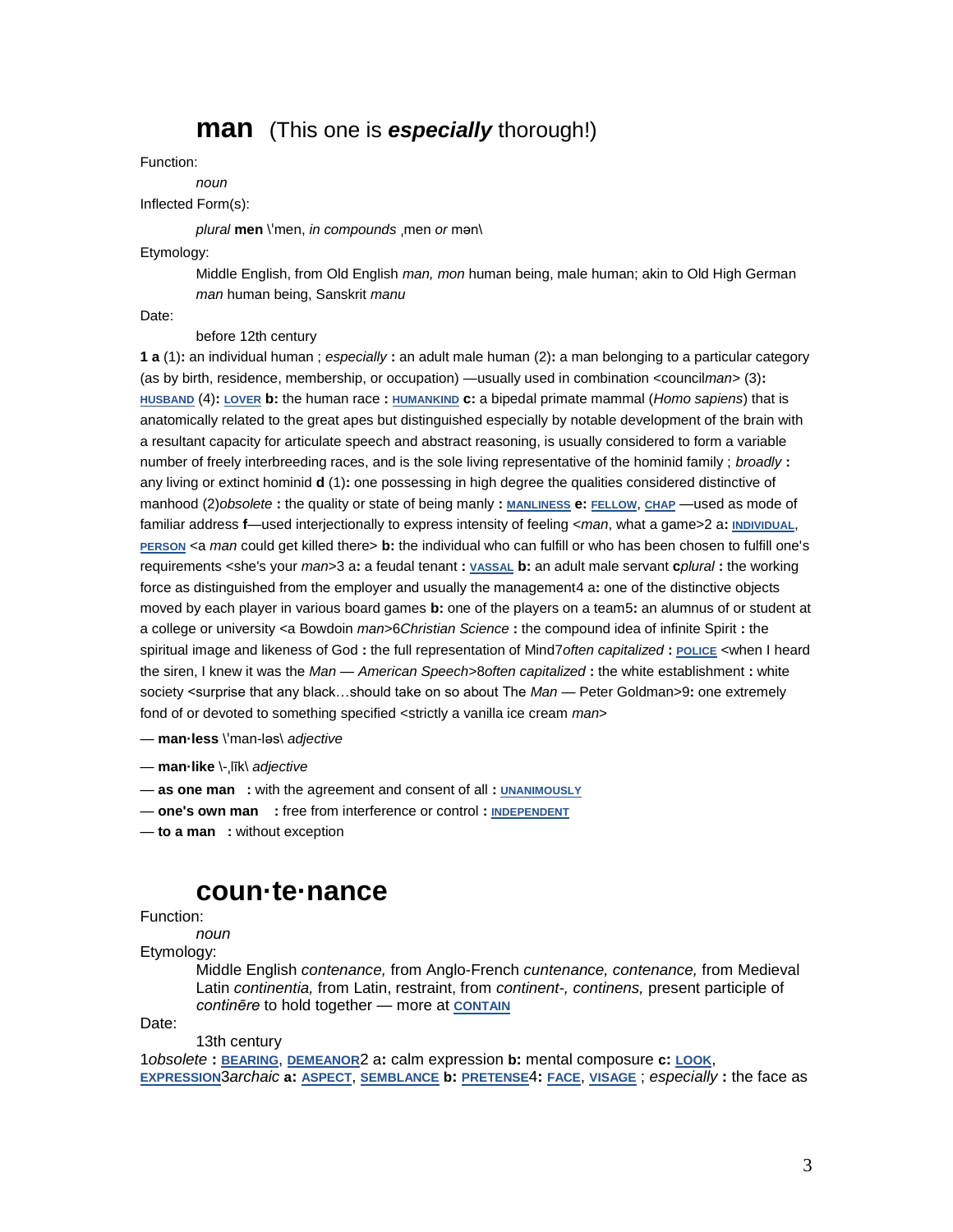an indication of mood, emotion, or character5**:** bearing or expression that offers approval or sanction **:** moral support

# **friend**

Function:

*noun*

Etymology:

Middle English *frend,* from Old English *frēond;* akin to Old High German *friunt* friend, Old English *frēon* to love, *frēo* free

Date:

 $\overline{a}$ 

before 12th century

1 a**:** one attached to another by affection or esteem **b: [ACQUAINTANCE](http://www.merriam-webster.com/dictionary/acquaintance)**2 a**:** one that is not hostile **b:** one that is of the same nation, party, or group3**:** one that favors or promotes something (as a charity)4**:** a favored companion5*capitalized* **:** a member of a Christian sect that stresses Inner Light, rejects sacraments and an ordained ministry, and opposes war —called also *Quaker*

— **friend·less**— **friend·less·ness** *noun*

— **be friends with :** to have a friendship or friendly relationship with <sup>2</sup>

Having examined each of these five terms from a modern perspective let's go through them for Scriptural understanding.

Iron: In this context, this word is Strong's #1270 from #1269 root word. The transliteration of this Hebrew word is "*barzel"* . In the ancient Hebrew its consonants are *bet, resch, mattock* or *vav, lamed*. It refers to "iron as cutting, by extention an iron implement as (ax) head, iron." The probable root word is the feminine plural from an unused root, "to pierce". "Iron head" is the same word with two Strong's numbers: 1270 & 6523. Pictographically, it means something along the lines of "the head of the home/tent sharpens and guides."

Vine's Dictionary has no reference for iron in the Old Testament and just a simple reference to iron with the Greek word in the New Testament. TWOT notes that the word *barzel* was probably a Sumerian, or possibly Hittite, "loan word." Here there is confirmation of the military superiority of the Philistines due to their ability to temper iron. It is further noted that 20 of the 75 times this word is used, it is used in a figurative sense. These use iron as a reference to affliction, slavery, barrenness, and obstinacy.<sup>3</sup>

<sup>2</sup> Merriam-Webster Online Dictionary, July 9, 2009.

<sup>&</sup>lt;sup>3</sup> Theological Wordbook Of the Old Testament, Harris, Archer, Waltke, Moody Publishers, Chicago, 1980. pages 130-1.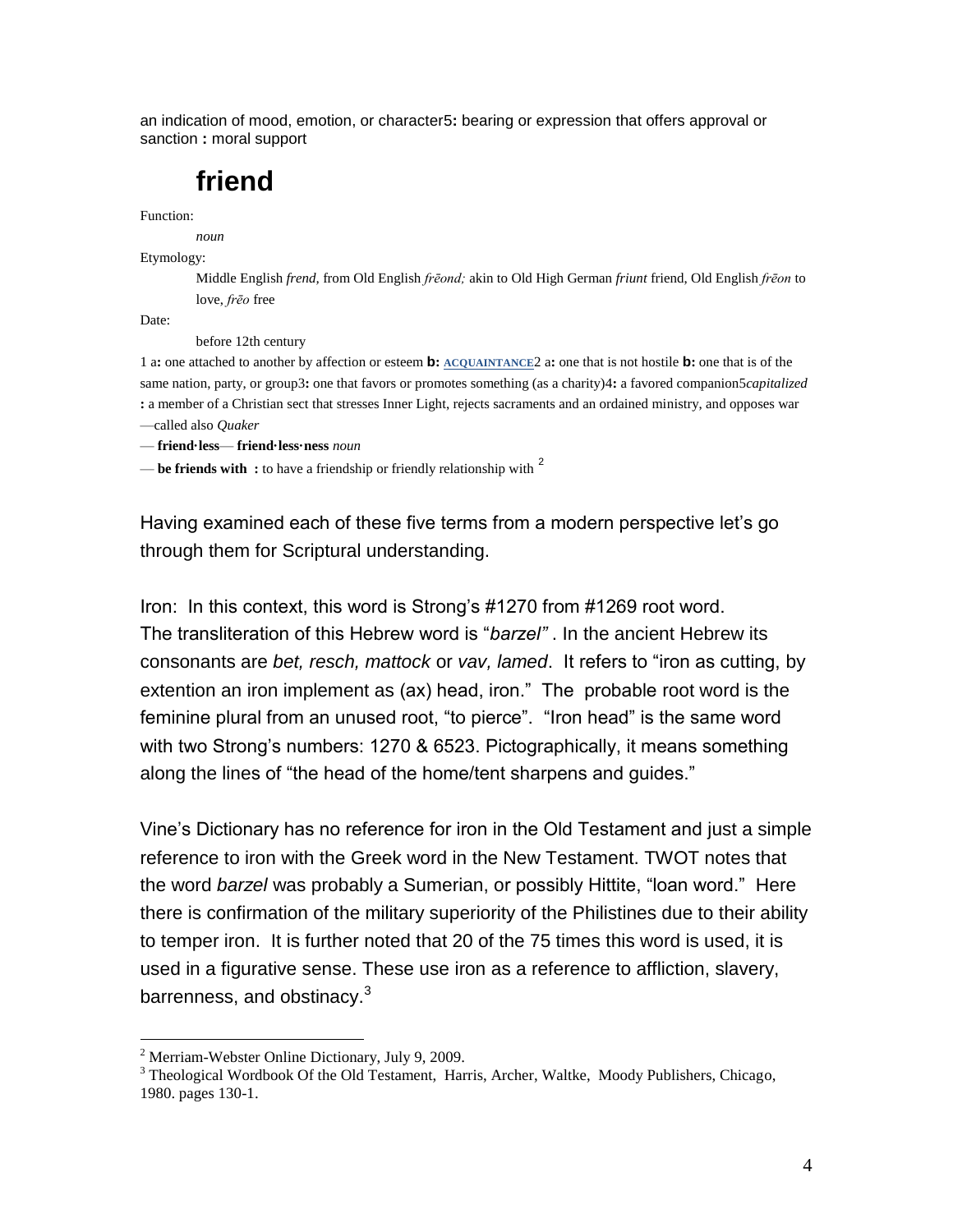"Sharpen" is Strong's #2300, *hadad*, which is said to be a primitive root meaning to be (cause, make) sharp, or figuratively (severe) be fierce, sharpen. This word correlates to TWOT's # 605 which again confirms nothing more than the idea of making something sharp. From TWOT, we also learn that a "sister" word, #607, hada in the Qal stem, is said to mean "rejoice" and to "make glad or gladden in the Piel stem." It is said that that the verb is used only once in this context in Psalm 1: 7, "Thou hast made him exceeding glad with thy countenance." KJV. It is also used in the Qal stem in Exodus 18: 0 to describe Jethro's rejoicing when he heard the report of Moses. There is some apparent controversy over the specific translation for Jeremiah 31: 13 which could refer to being happy or to rejoice. Though this is a sister word and not the same word under consideration in our verse here, I found it interesting that the use in the Proverb in discussion also carries a reference to having an impact on the countenance of another, since the understanding of Hebrew words is a process of building up layers of meanings to get the full import. $4$ 

Taking the Strong's # 2300 over to the Ancient Hebrew Lexicon, we find that it correlates to  $\#$  1165B(v) which confirms what we have already seen. The ancient Hebrew root consonants are a het and dalet, which depict a tent wall and a door, speaking of "unity." A wall separates what is inside from what is outside. It is noted that "only through a door can one enter or exit, uniting the inside with the outside."<sup>5</sup>

"B" , a het and two dalets, indicates the meaning to be "sharp"—the two edges of a sword that meet to form a point. The verb usage again confirms, 'sharpen, pierce." "Two or more coming together as a unity, the sharp edge of a blade is the coming together of the two to one point."<sup>6</sup>

 $\overline{a}$ 

<sup>44</sup> Theological Wordbook Of the Old Testament, Harris, Archer, Waltke, Moody Publishers, Chicago, 1980. pages 264-5.

 $<sup>5</sup>$  Ancient Hebrew Lexicon of the Bible, Benner, Jeff A.; VBW Publishing, 2005; page 118.</sup> 6 Ibid.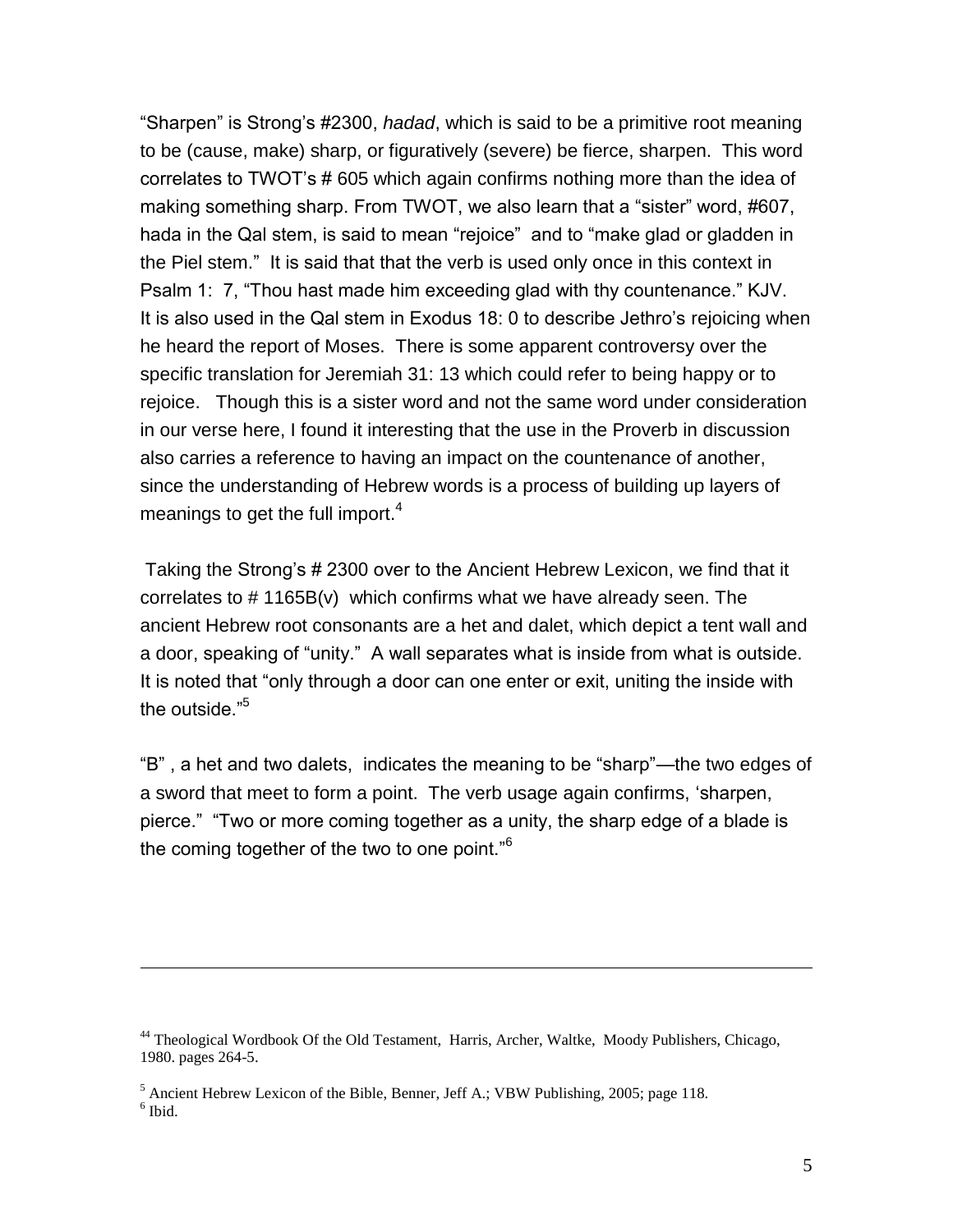Man: The word used in this portion for man is transliterated as "*aysh*". Here is one summary of its usage: **1)** man

**a)** man, male (in contrast to woman, female) **b)** husband **c)** human being, person (in contrast to God) **d)** servant **e)** mankind **f)** champion **g)** great man **2)** whosoever **3)** each (adjective)<sup>7</sup>

 $\overline{a}$ 

Notice, that the first observation is male as in contrast to female, yet another observation is that it can refer to mankind, which is both male and female. It is Strong's # 376 and is written with an alef, yod and sheen. Alef, for strength, Yod for hand and sheen for teeth or fire. When looking into the paleo-Hebrew, there is a connotation that man is morally sick, as in wicked and incurable; which is an apt description of mankind without Messiah.

"Countenance" is Strong's # 6440 refers to the Hebrew word *"panyim*" which is a plural form of the singular word *"paneh*." The singular use of this unused noun means "the turning of the face." The part that turns is used in a great variety of literal and figurative ways. They range from "accept", "believe" to "anger, against, employ, endure, favor, fear of."

The Ancient Hebrew Lexicon number is #1382 H N, again transliterated as "*paneh*" with the consonants *pey, nun soffit.* "what turns back and forth;" as a noun, the face, also the presence of one through the sense of being "in the face of." It is always written in the plural form. When this word is used as a verb, it would include three consonants: *pey, nun, heh.*

"Friend" is Strong's #7453, from the root word, #7462 and is the Hebrew word, transliterated as "*rea"* or "*rah*." This is said to mean an associate, more or less close, brother, friend, husband, lover, companion, etc. The Lexical Aid notes that it is used in a broad array; from just a superficial friend to an associate, to a close

<sup>7</sup> Blue Letter Bible. "Dictionary and Word Search for *'iysh (Strong's 376)*". Blue Letter Bible. 1996-2010. 19 Nov 2010[. <](http://www.blueletterbible.org/lang/lexicon/lexicon.cfm?strongs=H376)  http://www.blueletterbible.org/lang/lexicon/lexicon.cfm? [strongs=H376 >](http://www.blueletterbible.org/lang/lexicon/lexicon.cfm?strongs=H376)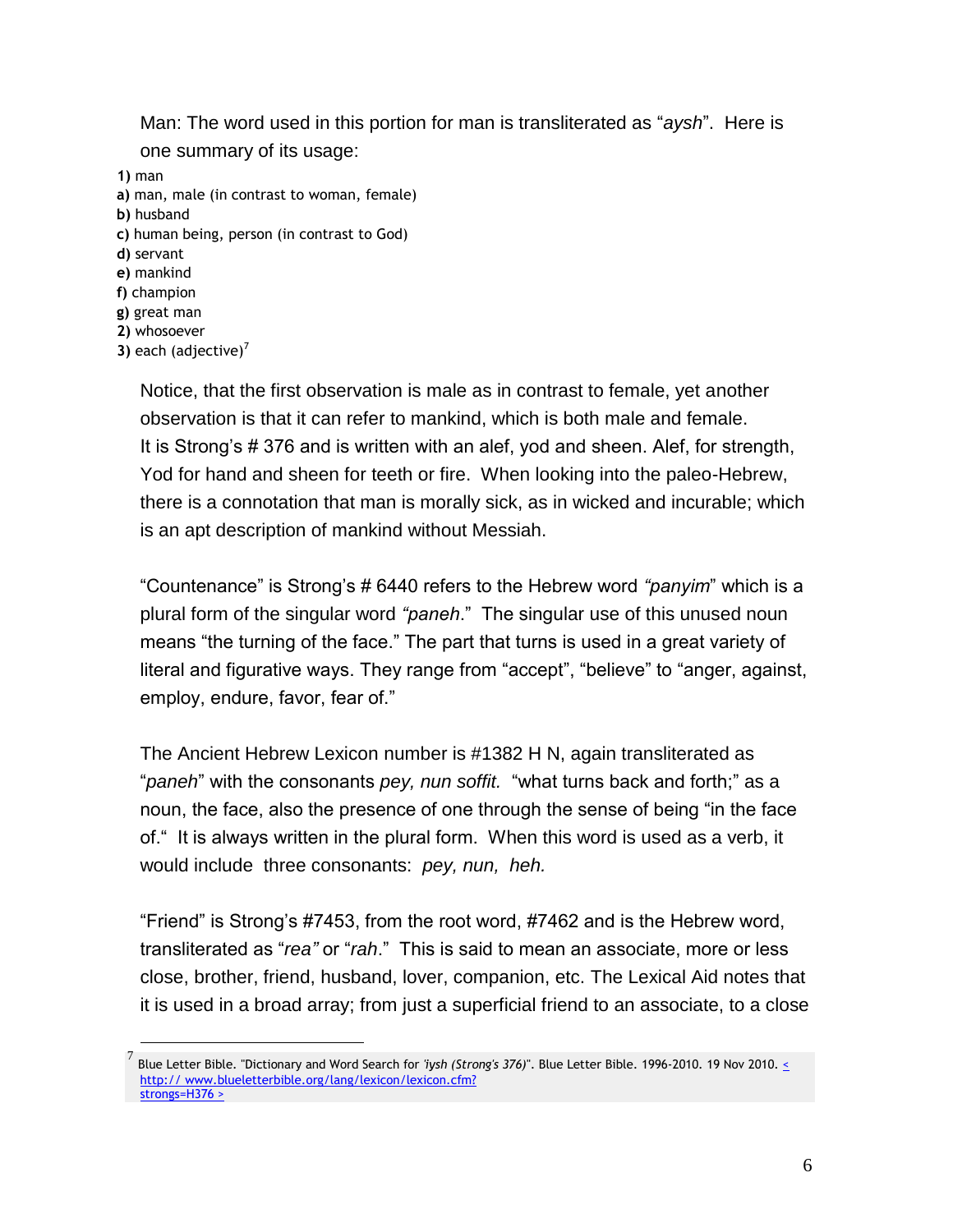friend or lover. The root word it is from carries the meanings as follows: to tend a flock, to pasture, to graze, generally to rule; by extension to associate with. These terms are also to be considered: break, companion, keep company with, evil, entreat, fend, use as a friend, make friendship with, keep (sheep) (-er) pastor and shearing, house, shepherd, wander, waste.

It gets more interesting when we take it back to the Ancient Hebrew where the root consonants are: *resh, ayin*. This quite literally refers to "man watches." The connotation is that of a shepherd watching over his flock, who are often his only companions. The root word taken back to the Ancient Hebrew is #1453; "one who provides and protects his flock and takes desire in them."

While we know that sheep can never "become" the shepherd, and by extrapolation, we as "sheep" can never "become God", we can also see that the shepherd nurtures and teaches the sheep and becomes a close companion with them, or in one context as noted above: a lover.

How interesting, too, that the word for "shepherd" in Hebrew has been applied to both men and women: Abel, Jacob, Rebekah, Rachel, David.

Human shepherds nurture, encourage, protect, sharpen, defend their flock, and develop close relationship with them. If humans can do that with one another, as morally corrupt and wicked as we can be, how much more would it be true that THE Shepherd, Messiah Yeshua, can sharpen and raise us up to be His companion!

This is one picture that Scripture provides for YHWH's plan for all of mankind; personified in Israel in general, and Jerusalem more specifically; those who have "crossed over." Just as Ezekiel gave us the picture of protecting and keeping "Jerusalem" until it was time for love, so do I see that this is how our Abba Father is in the process of rearing us up to become without spot and blemish, to be a Bride to Messiah.

*And when I passed by thee, and saw thee polluted in thine own blood, I said unto thee [when thou wast] in thy blood, Live; yea, I said unto thee [when thou wast] in thy blood, Live.*